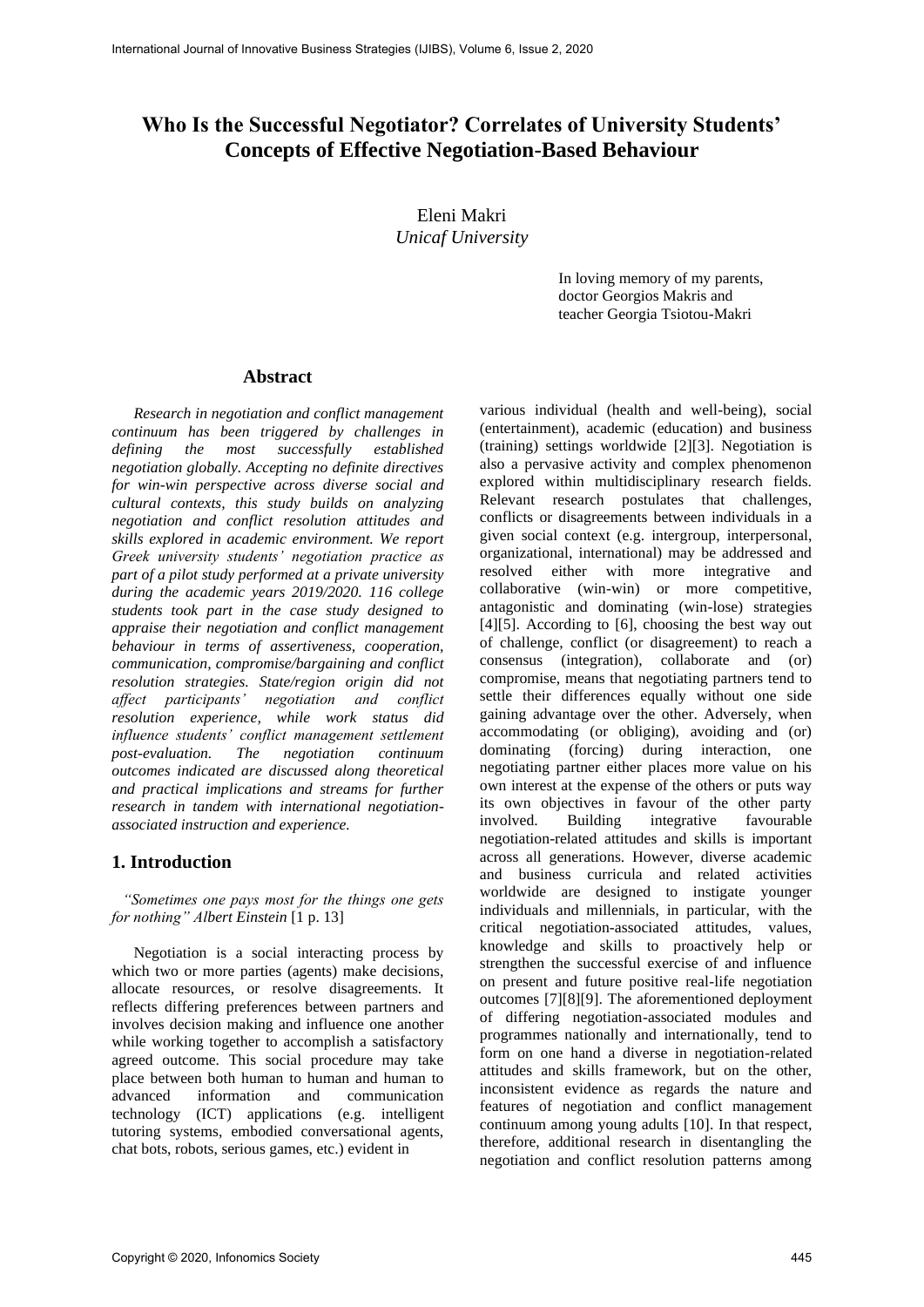different populations across various educational and cultural contexts to inform the design and execution of negotiation and conflict management face to face and (or) rich technological solutions' instruction existed for feedback and additional improvements, is needed. In this context, the present paper aims to report on the results of a larger pilot study executed at private tertiary education institution in Greece, exploring students' negotiation and conflict resolution attitudes and skills in terms of self-<br>confidence, cooperation, communication, cooperation, communication, compromise (bargaining) and conflict resolution strategies during the academic years 2019-2020. The survey was designed and conducted in 116 college students attending a private university in Greece in order to explore the nature and level of their negotiation continuum as means to facilitate successful conflict management and negotiation engagement and vice versa. According to the aforementioned reasoning and rationale, therefore, the research question that adheres to the scope of the present study is the following:

- Are there any differences in the perceptions of negotiation-related and conflict resolution strategies employed by university students based on gender and working status?
- Are there any differences in the perceptions of negotiation and conflict resolution-continuum related strategies employed by university students based on state (region) origin and working status?

The remainder of the present paper is organized as follows. Section 2 elaborates on a summary review about negotiation and conflict resolution approaches research findings across negotiationrelated continuum in younger and older organizational and college education populations and settings. Section 3 illustrates the study methodology and the empirical evidence analysis. Section 4 summarizes the results, their implications in terms of negotiation-associated taxonomy and practice and Section 5 concludes this paper with future streams of cross-cultural advanced solutions negotiation and conflict resolution continuum research across diverse educational and business contexts alike.

# **2. Literature review**

Anytime two or more interdependent negotiating partners (or agents) interact to work out the terms of their association-whether they represent their own interests, their organizations' objectives, their governments' tokens or their family's desires-they are negotiating. To reach a mutually beneficial agreement. This consensus based on increased joint gains tends to form satisfaction, strengthen deal implementation and rapport between involved parties

[11]. However, neither a definite framework of conflict resolution continuum has been reached yet, nor absolutely secure relationships between ethical negotiation-associated attitudes and variables have been revealed [12]. As such, advancing research in university context, in specific, by inserting conflict resolution exploration across millennial education cohort culture and learning experience, might disentangle further the inconsistent evidence on negotiation-associated attitudes and skills, as briefly illustrated below.

Park and Antonioni [13] elaborate on their study executed on 384 organizational behaviour undergraduate students in USA. They asked the participants to indicate which of the following 4 conflict resolution approaches they used recalling a conflict incident with their roommate (friend) during last 3 months (i.e. competition, accommodation, collaboration and/or avoidance). Although the reflected frame or kind of interaction was perceived to be different between roommates and friends, yet, the students used mostly competition, accommodation and collaboration strategies to resolve their conflict condition both with their roommates and friends, respectively. Certain personality characteristics were indicated to relate more with specific strategies. For example, agreeableness and extroversion were found to be related both with collaboration approach, but the first one was linked to a greater extent with the friends' conflict resolution setting. Students perceived as more neurotic tended to use more the collaboration conflict resolution strategy in relation to their peers perceived as more emotionally stable. The more extraverted students did report the more often use of competition in comparison to avoidance strategy. In all conflict resolution cases, it was indicated that both the roommate/friends' collaboration, competition and avoidance approaches were favourably related to the students' collaboration competition and avoidance strategies, accordingly. Agreeableness was indicated to interact with roommate and friends' usage of collaboration approach to predict own employment of collaboration strategy, but its' influence was lowered when the roommates and friends employed more collaboration. Openess was reported to interact with roommate and friends' application of competition and with their use of accommodation mode to predict students' use of competition. However, it was reported to be unfavourably related to the students' application of competition, when the roommates and friends did not score high in competing and positively related to the corresponding students' use of competition, when the roommates and friends indicated higher scores in competing, respectively. In cases where the roommates and friends reported low usage of accommodation, students' openness was favourably connected to students' using competition.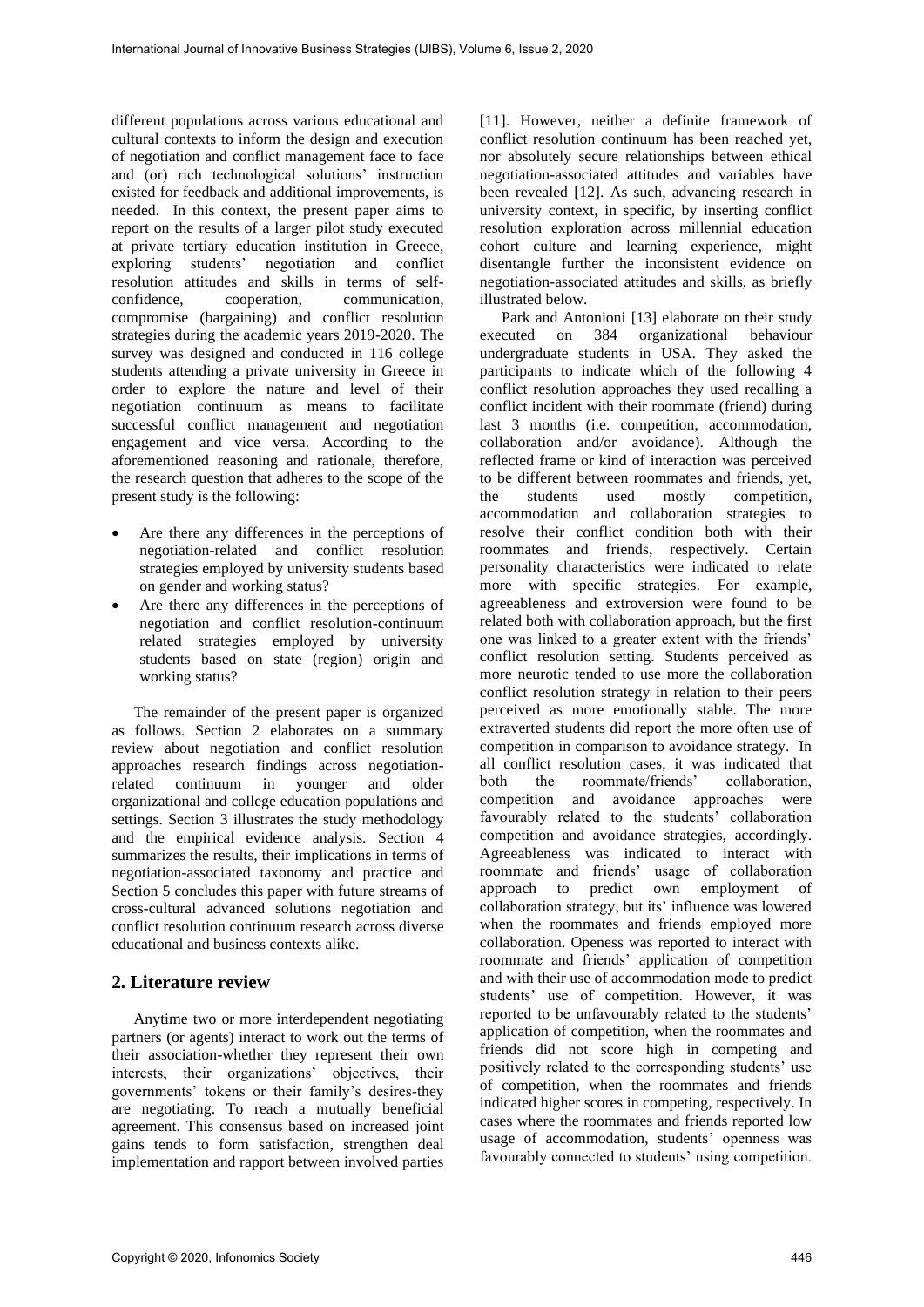When the roommates and friends employed accommodation at a higher level, the student's openness was negatively associated with their use of competing when the roommate/friend scored high in the use of accommodation.

Ford-Wood and Bell [14] report on their conflict resolution research involving 288 introductory psychology students from diverse cultural and gender background (i.e. 86% Caucasians, 12.2% either African-American or American-Indian or Asian-American or Latino, 36.5% males and 63.2% females) in the USA. Their findings indicated that agreeableness was found to predict collaboration approach, with extraversion related to avoidance and both agreeableness and extroversion linked to accommodation and competition, respectively. The above results are claimed by the authors as a) consistent with those indicated by [15] in that individuals adopting competition tend to be characterized by decreased need for affiliation and increased need for dominance, while those employing accommodation seem to reflect the opposite pattern (i.e. increased need for affiliation and lowered need for dominance, accordingly) and b) potentially attributed further to the fact that avoidance or collaboration may be affected more by contextual factors than personality traits.

Kiralp, Dincyürek and Beidoğlu [16] elaborate on their conflict resolution survey conducted among 200 students from various university departments in North Cyprus. Compromise was indicated as the most frequently adopted approach by the participants in interacting with their overall social networks (i.e. friends, family members), collaboration and compromise were the mostly used strategies with friends, avoidance with family and forcing framework with friends, respectively. Consistent with the above findings, Dinçyürek [17] in a similar research in North Cyprus engaging college students, indicated that avoidance and compromise approaches were employed towards family members and particularly father, while forcing and accommodation strategies were used towards friends.

Dialoke and Ogbu [18] in their survey involving 124 employees of diverse administrative level across 10 oil industries regarding their level of agreement with using relevant conflict resolution strategies, indicated the following: a) 58% of employees strongly agreed, 31% agreed, 6% disagreed, 2% strongly disagreed and 3% were undecided whether to use integrative (i.e. problem-solving) conflict resolution and b) 87% of participants strongly agreed, 8% agreed, 0% disagreed, 2% strongly disagreed and 3% were undecided whether to use compromise conflict management. Integrative (i.e. problem-solving) and compromise conflict resolution were favourably related to employees' commitment with their organization, supporting the argument that when 2 competitive sides agree to deal with their

differences on equal terms without one taking advantage the other, employees' loyalty and positive orientation towards achieving organizational objectives, is likely to be subsequently increased. Bouwman et al. [19] describe their survey on Dutch graduate and undergraduate public and business administration students participating in an 8 sessions lab experiment exercising a repeated negotiation public goods game given a low-stakes negotiation task (i.e. tracing the offers and outcomes of individual negotiators) and able to choose between competitive and cooperative strategy, with the former bearing higher scores among business and the latter indicating increased scores among the public administration peers, respectively.

Taylor, Mesmer-Magnus and Burns [20] report on their 2 wave-cohort study involving graduate working students in the USA. The participants were 24-54 years old, with 37.8% of them being females and 52% males, respectively. They were instructed to exercise a role-play negotiation simulation in class as part of their negotiation training module and answer a post-simulation conflict management questionnaire assessing a) their own primary conflict resolution strategies used (i.e. competition, accommodation, compromise, problem-solving and avoidance) and b) their negotiating counterparts resolution approaches employed. During the final class of the semester, they were asked to report whether the instructed module intervention was helpful in developing their negotiation-building attitudes and skills (cohort 1). 6- 18 months after the negotiation training intervention, they were asked to report whether they used such conflict resolution approaches as primary in actual situations, to indicate them in more details and how they assess themselves as negotiators, before-and– after negotiation training intervention scheme (cohort 2). Cohort 1 students indicated they felt they had improved their individual negotiating attitudes and skills due to the training module and 61% of them reporting they would have rated themselves as average or below-average negotiators during pretraining module. At the end of the module, 94% of the participants rated themselves as above-average negotiating partners. 45% of the students indicated particular favourable negotiation outcomes accomplished in actual negotiation situations (i.e. interpersonal, work, financial). Cohort 2 participants reported that they would have rated themselves as average or below average during pre-negotiation training course (60%), but adopted instructed negotiation strategies in their post-training real-life conditions. After training course intervention, they indicated significant increase in use of compromise and collaboration as primary strategies and corresponding decrease in competition approach, respectively. 6-18 months post-negotiation training intervention, students did seem to employ predominantly compromise and (or) collaboration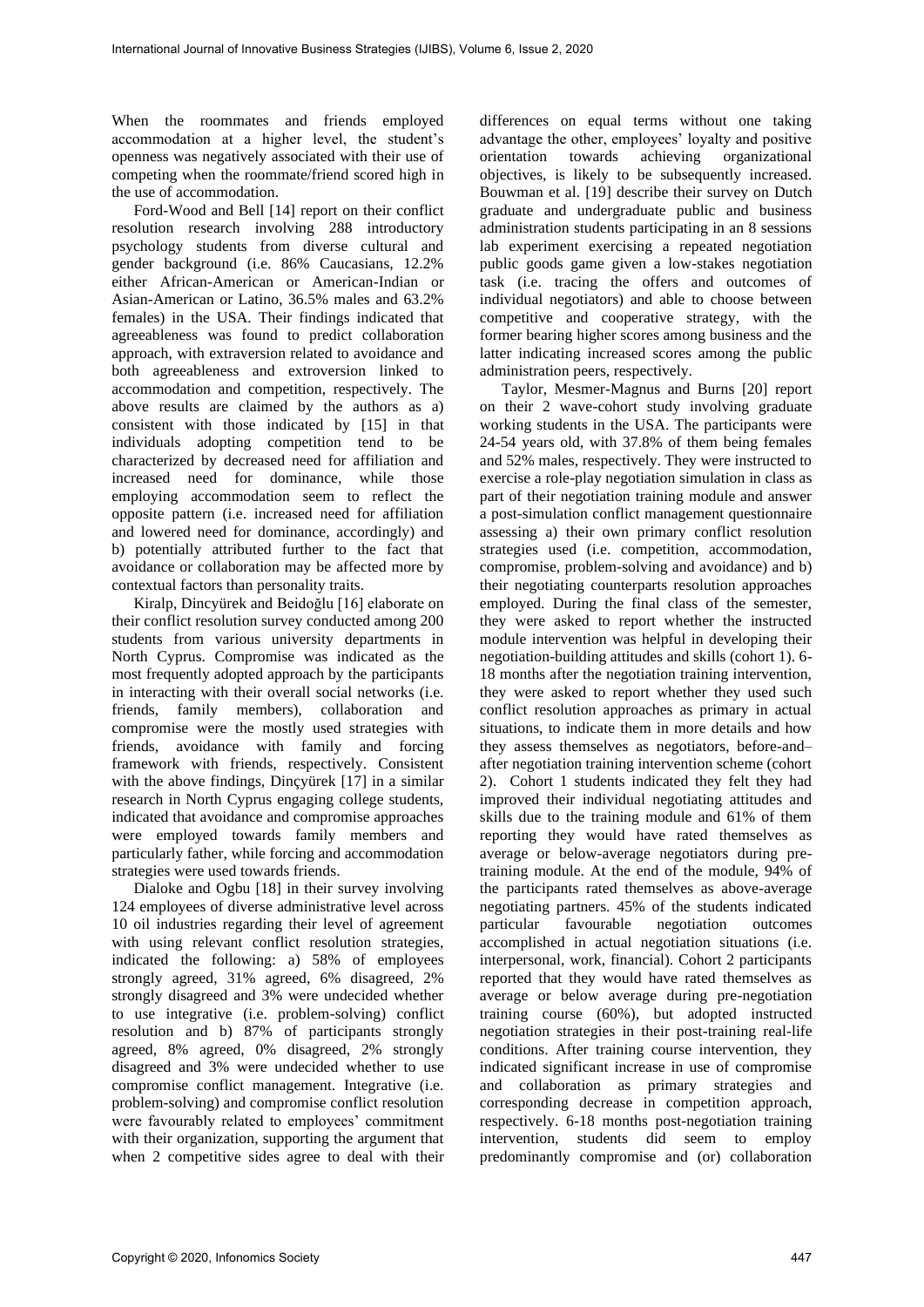over the less successful competitive negotiation approach.

In the course of aforementioned negotiationconflict resolution review findings, diverse degree university students from certain USA states appeared to use competition, accommodation and collaboration conflict management strategies with a) agreeableness and extroversion personality traits related more with collaboration and competition, with b) their business degree peers in the Netherlands using more competition and c) their public administration counterparts cooperation resolution approach, respectively [13][14]. Different curricula college students from North Cyprus and South Eastern public university in the USA seemed to a) strongly agree with compromise/bargaining and avoidance as mostly used approaches [16], with their employee peers from Rivers State in Nigeria postulating for integrative (problem-solving) as secondly used resolution strategy, accordingly [18].

# **3. Methodology**

The following section describes the study design employed and the empirical findings' analysis performed, as described next.

# **3.1. Study design**

The negotiation and conflict resolution questionnaire was completed by 116 private college students during the academic years 2019/2020 at their institution. They were first asked to fill in<br>demographic information regarding gender. demographic information regarding gender, residency state/region, age range, work status (public vs. private) and enrolment to vote questions. Subsequently, they completed the Five Factor Negotiation Scale (FFNS) [9]. The corresponding instrument addressed the following scales: a) selfconfidence (i.e. assessing students' confidence in their self required to be an assertive negotiator (10 questions), b) cooperation (i.e. evaluating participants' willingness to cooperate or work together with others) (8 items), c) communication (i.e. appraising students' willingness to cooperate or work together with others) (9 items), d) compromise/bargaining (i.e. measuring respondents' disposition to give something up, make exchanges and address others' needs in order to achieve their goals), with all of them indicating a 5-point Likert type answering format pending on how often the corresponding statements apply to the respondents  $(1=$  never to  $5 =$  always) and finally, e) conflict resolution (i.e. inclination to talk out to resolve a challenge, disagreement or problem rather than

fighting in the face of conflict). This scale included 6 items referring to the type of relationship involved (i.e. parents/guardian, teachers, friends, sisters/brothers, people of same age who are not friends, partner). For each of the above questions, respondents were presented with 5 answer choices, from which they were asked to rank their top 3 on<br>how they handle challenges, disagreements, they handle challenges, disagreements, problems and (or) conflicts (i.e. physical fight, argument/verbal fight, walk away/neutral, get an adult/constructive and talk it out/negotiation). Selfconfidence and communication scales were not included in the analyses performed due to lower reliability. Questions that were negatively worded for presentation were reverse coded before analyses were executed.

# **3.2. Data analysis and results**

The data analysis and results show that 89 male and 27 female private university students  $(N= 116)$ provided fully completed negotiation-related and conflict resolution instruments overall, representing 76.7% and 23.3% of the total respondents' sample, respectively. Most participants originated from Athens state/region region  $(N= 62)$  (53.4%) in comparison to other state/region origin  $(N= 54)$  (46.6) %) and characterized by a non working (N=84) (72.4%) in relation to working status (N=32) (27.6%). To examine potential differences in the experience of negotiation-associated and conflict resolution continuum strategies used by the respondents, a 2 (state/region origin: Athens vs. other) x 2 (working status: yes vs. no) between groups ANOVAs were performed, as indicated in Tables 1 and 2, below.

**3.2.1. 2x2 ANOVAs.** Table 1 illustrates the relevant descriptive statistics that correspond to higher education students' responses to each one of the negotiation-based attitudes assessed by state/region (i.e. Athens, other) and work status (i.e. working, non working), where Table 2 indicates the main and interaction effects for state/region origin (Athens, other) and work status (working, non working) for each of the aforementioned negotiation continuum and conflict resolution-related attitudes measured within private university context.

# *Cooperation*

Tables 1 and 2 above indicate that was a nonsignificant main effect of state/region on students' willingness to cooperate or work together, F  $(1, 116)$  $= 0.304$ , p = .582, partial  $\eta^2 = .003$ , which means that Athens and other origin students scored similarly in their disposition to cooperate or work together  $(M=3.16$  and  $M=3.09$ , respectively).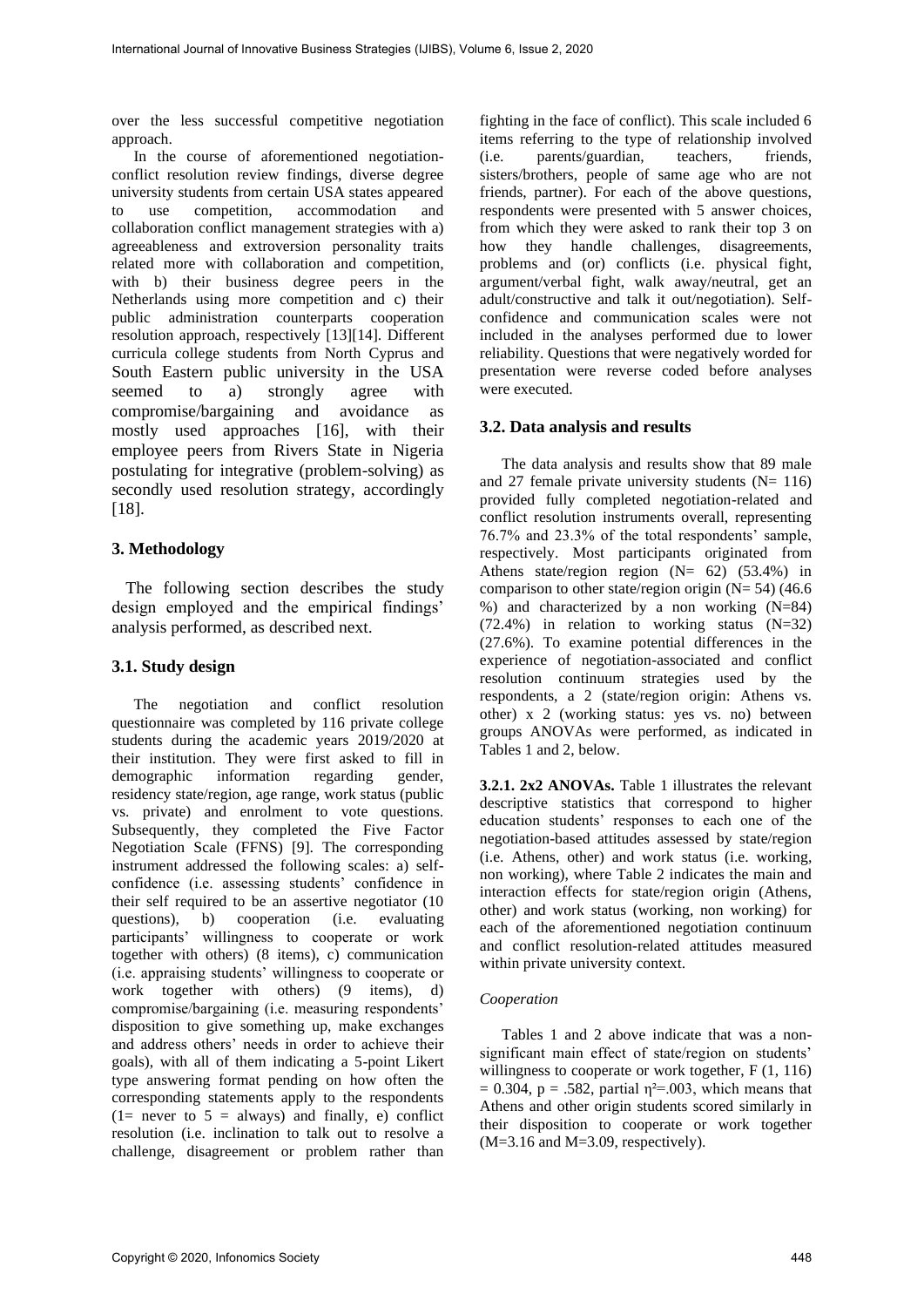| Negotiation Continuum State/Region Origin Working     |                                            |                   |      |  | Non  |         |
|-------------------------------------------------------|--------------------------------------------|-------------------|------|--|------|---------|
|                                                       |                                            |                   |      |  |      | Working |
|                                                       | М                                          | м                 |      |  | М    |         |
| Cooperation                                           | Athens 3.21 (3.16) 3.32 (3.26) 3.20 (3.20) |                   |      |  |      |         |
|                                                       | Other 3.19 (3.09) 3.20                     |                   |      |  | 3.19 |         |
|                                                       | Total                                      |                   | 3.26 |  | 3.20 |         |
| Compromise/                                           | Athens 3.34 (3.07) 3.34 (3.26) 3.20 (3.15) |                   |      |  |      |         |
| Bargaining                                            | Other 3.20 (3.14) 3.18                     |                   |      |  | 3.11 |         |
|                                                       | Total                                      |                   | 3.25 |  | 3.16 |         |
| <b>Conflict Resolution</b>                            | Athens 1.29 (1.28) 1.36 (1.42) 1.27 (1.27) |                   |      |  |      |         |
| "Argument"                                            | Other                                      | 1.34 (1.36) 1.47  |      |  | 1.27 |         |
| (Verbal Fight)                                        | Total                                      |                   | 1.42 |  | 1.27 |         |
| Conflict Resolution                                   | Athens 1.88 (1.86) 2.08 (2.25) 1.83 (1.79) |                   |      |  |      |         |
| "Walk Away" (Neutral)                                 | Other                                      | $1.95(1.55)$ 2.42 |      |  | 1.74 |         |
|                                                       | Total                                      |                   | 2.27 |  | 1.79 |         |
| Conflict Resolution                                   | Athens 0.70 (0.67) 0.39 (0.40) 0.80 (0.82) |                   |      |  |      |         |
| "Get An Adult"                                        | Other                                      | 0.70(0.75)0.40    |      |  | 0.85 |         |
| (Constructive Action)                                 | Total                                      |                   | 0.40 |  | 0.82 |         |
| Conflict Resolution<br>"Talk It Out"<br>(Negotiation) | Athens 1.15 (1.17) 1.16 (1.13) 1.14 (1.15) |                   |      |  |      |         |
|                                                       | Other 1.13 (0.97) 1.10                     |                   |      |  | 1.16 |         |
|                                                       | Total                                      |                   | 1.13 |  | 1.15 |         |

# Table 1. Descriptives of students' responses by state/region and work status

Notes: Athens N= 62; Other N= 54; Total N= 116; Working N= 32; Non Working = 84; Total N= 116

| WOIKING $N = 32$ , NOIL WOIKING $-64$ , Total $N = 110$     |
|-------------------------------------------------------------|
| Table 2. Main effects and interaction effect of work status |
| and state/region origin on students' responses              |

| Negotiation                                                  | Main effect for<br>Continuum work status |       |                                                         | Main effect<br>for<br>state/region |                       | Interaction<br>effect |            |       |
|--------------------------------------------------------------|------------------------------------------|-------|---------------------------------------------------------|------------------------------------|-----------------------|-----------------------|------------|-------|
|                                                              |                                          |       |                                                         |                                    | origin                |                       |            |       |
|                                                              | F(3,116)                                 | p     |                                                         | p                                  | F(1,116)              |                       | p F(3,116) | p     |
| Cooperation                                                  | 0.591                                    | 0.622 | 0.304                                                   | 0.582                              | 0.215 0.643 0.591     |                       |            | 0.622 |
| Compromise $F(3,115)$ $F(1,115)$ $F(1,115)$ 0.069 $F(3,115)$ |                                          |       |                                                         |                                    |                       |                       |            |       |
| Bargaining 1.115 0.346 0.994 0.321 0.200 1.115 0.346         |                                          |       |                                                         |                                    |                       |                       |            |       |
| Conflict $F(3,116)$ $F(1,116)$ $F(1,116)$ $F(3,116)$         |                                          |       |                                                         |                                    |                       |                       |            |       |
| 682. Resolution 682. 565 0.262 0.610 .242                    |                                          |       |                                                         |                                    |                       |                       |            | .565  |
| "Argument"                                                   |                                          |       |                                                         |                                    |                       |                       |            |       |
| (Verbal Fight)                                               |                                          |       |                                                         |                                    |                       |                       |            |       |
| Conflict                                                     |                                          |       |                                                         |                                    |                       |                       |            |       |
| Resolution $F(3,114)$ $F(1,114)$                             |                                          |       |                                                         |                                    | $F(1,114)$ $F(3,114)$ |                       |            |       |
| "Walk Away" 2.820 0.042 0.438 0.509 1.219 0.272 2.820 0.042  |                                          |       |                                                         |                                    |                       |                       |            |       |
| (Neutral)                                                    |                                          |       |                                                         |                                    |                       |                       |            |       |
| Conflict $F(3,116)$ $F(1,116)$ $F(1,116)$ $F(3,116)$         |                                          |       |                                                         |                                    |                       |                       |            |       |
| Resolution 2.250                                             |                                          |       | 0.087 0.046 0.831 0.016 0.899 2.250 0.087               |                                    |                       |                       |            |       |
| "Get An                                                      |                                          |       |                                                         |                                    |                       |                       |            |       |
| Adult"(Constr                                                |                                          |       |                                                         |                                    |                       |                       |            |       |
| uctive Action)                                               |                                          |       |                                                         |                                    |                       |                       |            |       |
| Conflict                                                     |                                          |       | $F(3,116)$ 0.856 $F(1,116)$ $F(1,116)$ $F(3,116)$ 0.856 |                                    |                       |                       |            |       |
| Resolution                                                   | 0.258                                    |       | 0.033                                                   | 0.856                              | 0.139 0.710 0.258     |                       |            |       |
| "Talk It Out"                                                |                                          |       |                                                         |                                    |                       |                       |            |       |
| (Negotiation)                                                |                                          |       |                                                         |                                    |                       |                       |            |       |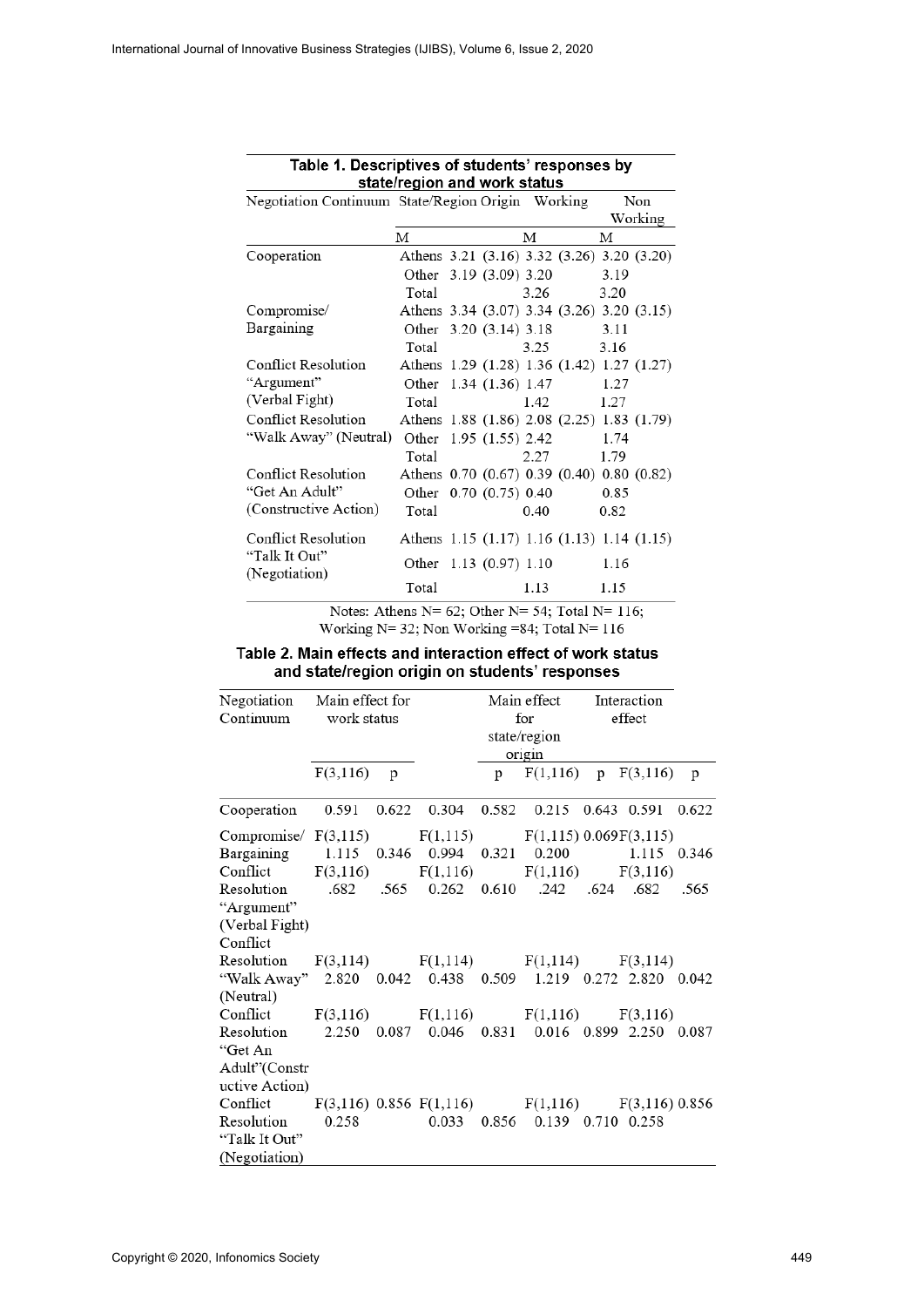There was a non-significant main effect of work status on students' willingness towards working things out with their co-workers,  $F(3,116) = 0.591$ , p  $= .622$ , partial  $\eta^2 = .016$ , which means that working and non working university students did demonstrate similar scores in their perceptions of cooperation and working together on group projects (M=3.26 and M=3.20, accordingly). There was a non-significant interaction effect between municipality and work status on students' cooperation scores,  $F(1,116) =$ 0.215, p=.643, partial  $\eta^2$ =.002. This indicates that private university students reflecting Athens and other state/region origin both working and non working peers were not affected differently in the perception of cooperation or working things out with others ( $M=3.21$  and  $M=3.19$  as well as  $M=3.26$  and M=3.20, respectively).

#### *Compromise/Bargaining*

Tables 1 and 2 demonstrate that there was a nonsignificant main effect of state/region on students' willingness to give something up, make exchanges and address each other's needs to achieve one's goals, F (1,115) = 0.994, p = .321, partial  $\eta^2$  = .009, which means that Athens and other origin students scored similarly in their disposition to compromise/bargain (M=3.07 and M=3.14, respectively). There was a non-significant main effect of work status on students' compromise/bargaining scores,  $F(3,115) = 1.115$ , p=.346, partial  $\eta^2$ =.030, which means that working and non working students scored similarly in their willingness to compromise/bargain (M= 3.26 and M= 3.15, accordingly). There was a non-significant interaction effect between state/region origin and work status on students' disposition to give something up, make exchanges and consider each other's needs to accomplish one's goals scores, F(1, 115)=.200, p=.069, partial  $\eta^2$ =.001. This indicates that Athens and other origin both working and non working ones were not affected differently in the perception of compromise/bargaining willingness  $(M= 3.21$  and  $M= 3.13$ , as well as  $M= 3.25$  and  $M=$ 3.16, accordingly).

#### *Conflict resolution "argument" (verbal fight)*

Tables 1 and 2 show that there was a nonsignificant main effect of state/region origin on students' conflict resolution "argument" (verbal fight) attitude post-assessment,  $F(1,116) = 0.262$ , p = .610, partial  $\eta^2 = .002$ , which means that Athens and other origin students scored similarly in their attitude towards verbal fight  $(M=1.28$  and  $M=1.36$ , respectively). There was a non-significant main effect of work status on students' conflict resolution

"argument" (verbal fight) attitude scores, F(3,116)  $=$ .682, p=.565, partial  $\eta^2$ =.018, which means that working and non working students scored similarly in their verbal fight disposition ( $M= 1.42$  and  $M=$ 1.27, respectively). There was a non-significant interaction effect between state/region origin and work status on respondents' conflict resolution "argument" (verbal fight) scores,  $F(1,116) = .242$ , p=.624, partial  $\eta^2$ =.002. This indicates that Athens and other origin working and non working students were not influenced differently in the perception of conflict resolution "argument", respectively (verbal fight) attitude ( $M= 1.29$  and  $M= 1.34$  as well as  $M=$ 1.42 and M= 1.27, accordingly).

#### Conflict resolution "walk away" (neutral)

Tables 1 and 2 indicate that there was a non significant main effect of state/region origin on participants' "walk away" (neutral) attitude postassessment, F  $(1,114) = 0.438$ , p=.509, partial η²=.004, which means that Athens and other origin students scored similarly in "walk away" perceptions (M=1.86 and M=1.55, accordingly) during postnegotiation continuum assessment. There was a significant main effect of work status on students' "walk away" scores,  $F(3,114)=2.820$ ,  $p=<.05$ , partial  $\eta^2 = 0.073$ , which means that working participants scored significantly higher in "walk away" perceptions (M=2.25) than their non working peers (M=1.79) post-negotiation continuum. There was a non-significant interaction effect between state/region origin and work status on students' "walk away" perceptions after measurement, F(1,114)=1.219, p=.272, partial  $\eta^2$ =.011. This indicates that Athens and other origin both working and non working counterparts were not influenced differently in the perception of "walk away" (neutral) negotiation-based behaviour ( $M= 1.88$  and  $M= 1.95$ as well as  $M = 2.27$  and  $M = 1.79$ , accordingly).

#### *Conflict resolution "get an adult" (constructive action)*

Tables 1 and 2 illustrate that there was a non significant main effect of state/region origin on students' "get an adult" attitude, F  $(1,116) = 0.046$ , p=.831, partial  $\eta^2$ =.000, which means that Athens and other origin participants scored similarly in their "get an adult" (constructive action) perceptions  $(M=0.67$  and  $M=0.75$ , respectively) post-assessment. There was a non-significant main effect of work status on students' "get an adult" scores,  $F(3,116)=$ 2.250, p=.087, partial  $\eta^2$ =.058, which means that working and non working counterparts scored similarly in their constructive action disposition (M= 0.40 and  $M = 0.82$ , respectively). There was a non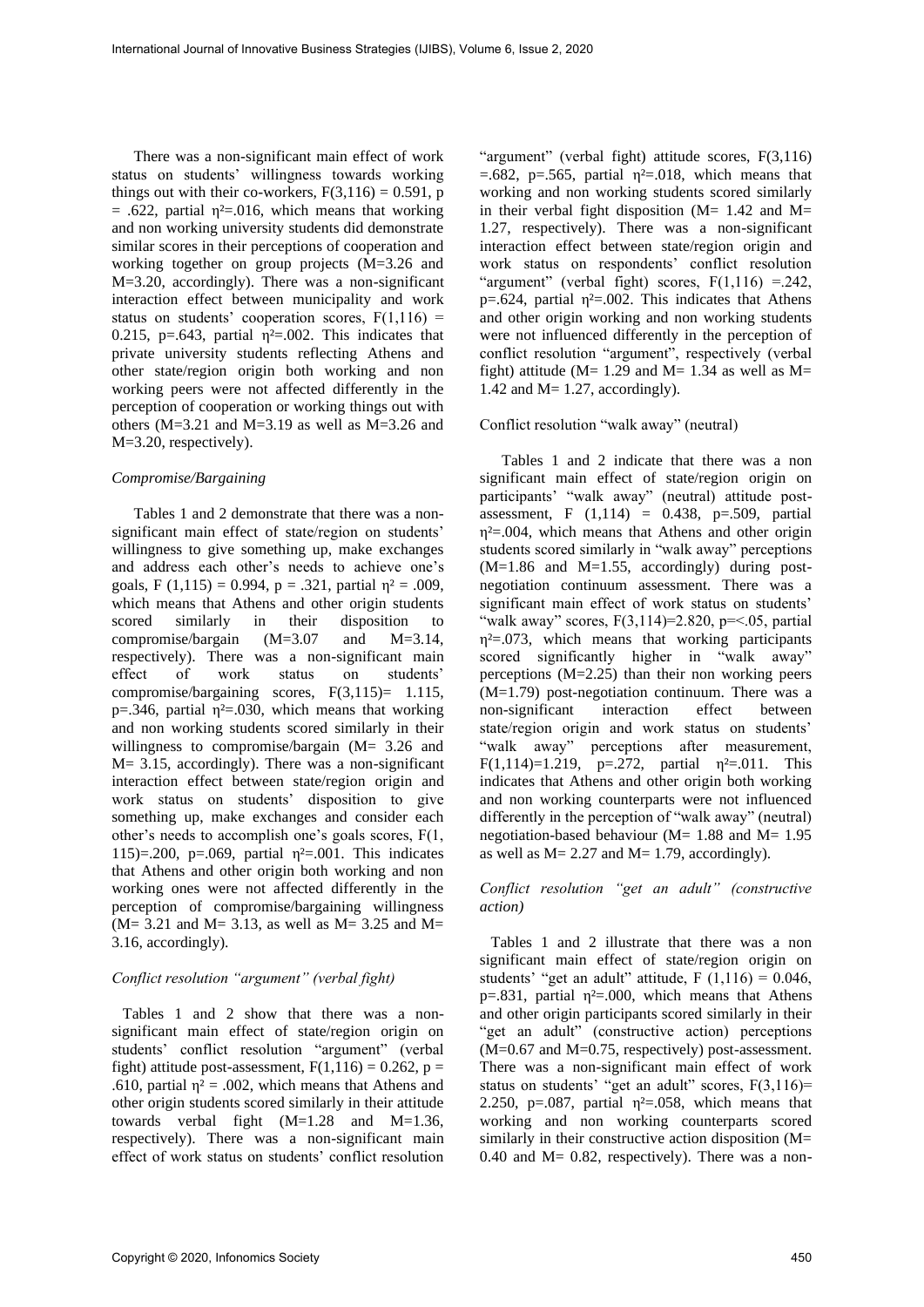significant interaction effect between origin and work status on students' "get an adult" scores, F(1,116)= 0.016, p=.899, partial  $\eta^2$ =.000. This indicates that Athens and other origin both working and non working peers were not affected differently in their perceptions of "get an adult" (constructive action) choice ( $M = 0.70$  and  $M = 0.70$  as well as  $M =$ 0.40 and  $M = 0.82$ , accordingly).

# *Conflict resolution "talk it out" (negotiation)*

Tables 1 and 2 demonstrate that there was a nonsignificant main effect of state/region origin on students' "talk it out" (negotiation) attitude, F (1,116) =0.033, p=.856, partial  $\eta^2$ =.000, which means Athens and other origin students scored similarly in their "talk it out" (negotiation) attitude  $(M= 1.17$  and  $M= 0.97$ , respectively). There was a non-significant main effect of work status on respondents' "talk it out" scores, F(3,116)=0.258, p=.856, partial  $\eta^2$ =.007, which means that working and non working counterparts scored similarly in their "talk it out" choice  $(M= 1.13$  and  $M= 1.15$ , respectively). There was a non-significant interaction effect between state/region origin and work status on students' "talk it out" (negotiation) scores, F(1,116)=0.139, p=.710, partial  $\eta^2$ =.001. This indicates that Athens and other origin both working and non working counterparts were not affected differently in their perceptions of "talk it out" (negotiation) choice during their assessment (M= 1.15 and  $M = 1.13$  as well as  $M = 1.13$  and  $M = 1.15$ , accordingly).

# **4. Discussion**

The findings illustrated in the present paper seem not only to lend support but also to contrast analogous ones in previous higher education and (or) workplace negotiation and conflict resolution attitudes alike. Overall, they tend to corroborate prior evidence indicating state (region) origin effect in the practice of certain negotiation continuum and conflict resolution strategies [17], as a) current students did exhibit willingness to work together (cooperation), inclination to give something up, make exchanges and address each other's needs to accomplish one's goals (compromise/bargaining), supplemented by b) the fundamental 3 choices of dealing with disagreements, issues or conflicts using argument (verbal fight), walk away (neutral), get an adult (constructive action) and talk it out (negotiation), regardless of their state (region) origin. This might be conducive either to the private higher education institution's conflict resolution culture aspects existed which may foster negotiation approach practice to students or to conflict resolution fusion initiated by the corresponding respondents based on the kind of explored relationships involved

[16]. Complementary to our evidence, diverse course university students from North Cyprus and South Eastern USA public university appeared to strongly agree with compromise/bargaining and avoidance strategy the most [as above], with their employee counterparts from Rivers State in Nigeria scoring higher in integrative (problem-solving), as second higher scoring resolution approach, accordingly [18]. However, they tend to contradict previous ones that report working individuals scoring higher in constructive-oriented (problem-solving) conflict resolution attitude and not "walk away" strategy like indicated in our academic context [as above]. Such negotiation continuum and conflict resolution strategies chosen may be attributed to particular culture aspects and working students' "professional norms" [21 p. 452 cited in 19 p. 1164] present within their workplace settings that may support or hinder certain negotiation and conflict management perceptions and skills by matching employees [22].

# **5. Conclusion**

The present study aimed to follow research calls for additional exploration of negotiation continuum and conflict resolution strategies within different academic and workplace context [23]. By exploring negotiation and conflict management attitudes and skills instigated by private university students in Greece and addressing the issue of potential state (region) and work status differences across and within the corresponding strategies employed. Along this vein of investigation, it might worth expanding current research and related negotiation and conflict resolution strategies paradigms by exploring further human personality characteristics to negotiation and conflict management attitudes in local, national and cross-cultural settings, comparing evidence of academic with business contexts and working individual responses, as well. Following current advanced solutions negotiation-instruction research (e.g. intelligent tutoring systems, multimodal ECAs, robots, etc.) and connecting it with corresponding affective computing personality studies [24], it might be also interesting to explore agents' personalities in delivering effective human negotiation and conflictresolution behavioural change, cross-culturally.

# **6. References**

[1] Mahmoodi, K. (2012) "Negotiation strategies and skills in international business. A study of negotiators in Finland" Bachelor's degree thesis in Business Administration Specialiation in International Business Management Turku University of Applied Sciences, Finland pp. 1-79.

[2] Roll, I., Aleven, V., McLaren, B.M. and Koedinger, K.R. (2011) "Metacognitive practice makes perfect: